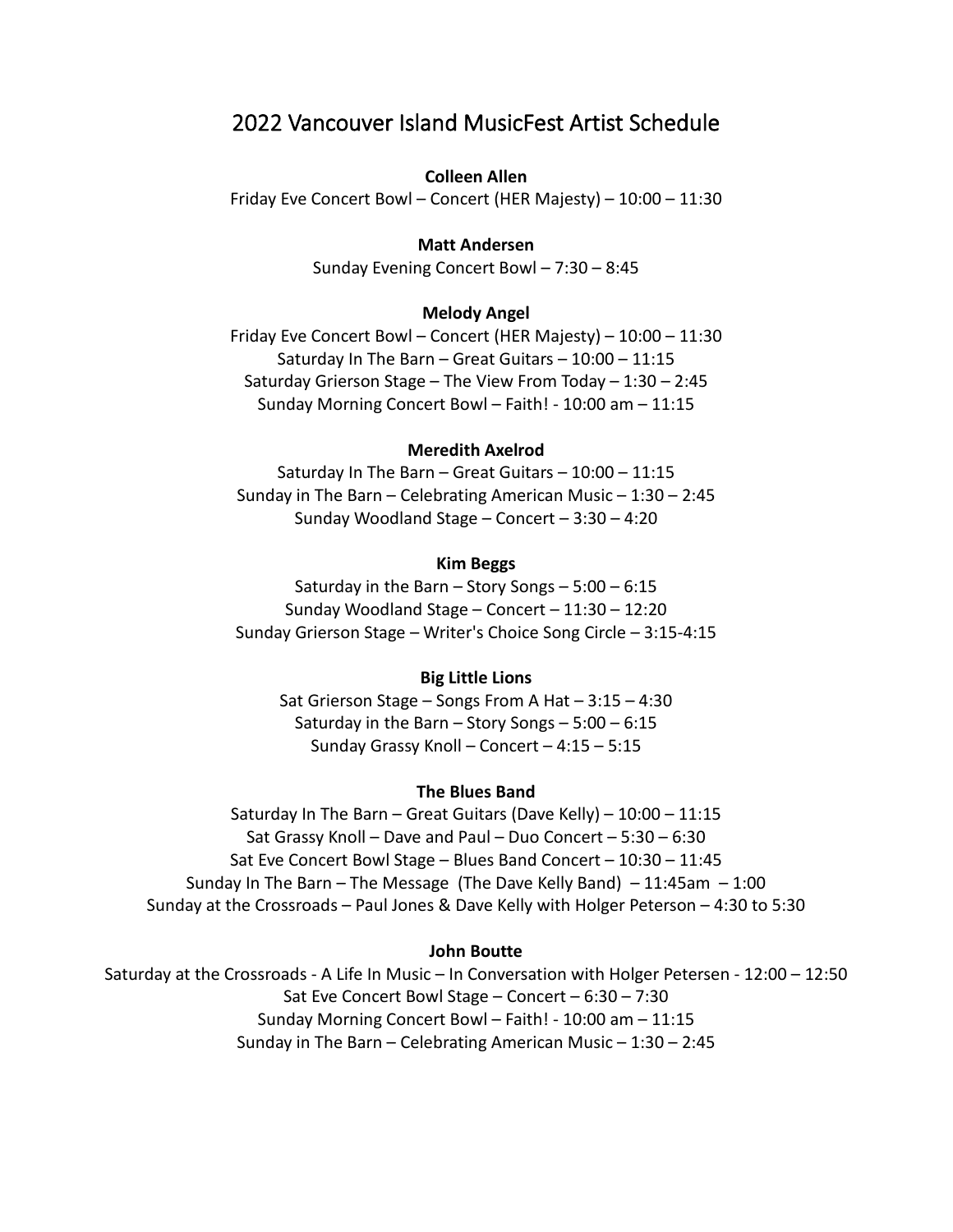### **Colleen Brown**

Saturday in the Barn – Opening Songs and Encores – 11:45 – 1:00 Sunday In The Barn – The Message –  $11:45 - 1:00$ Sunday Concert Bowl Stage – Sings The Joni Mitchell Songbook – 2:00 – 3:00

# **The Burning Hell**

Saturday Grassy Knoll – Concert – 1:45 – 2:45 Saturday in the Barn – Story Songs –  $5:00 - 6:15$ Sunday In The Barn – Songs You Won't Hear on the Radio – 10:00 – 11:15

### **The Burying Ground**

Saturday Daytime Concert Bowl – Concert – 10:00 – 11:00 Sunday in The Barn – Celebrating American Music – 1:30 – 2:45 Sunday Grierson Stage – Stream of Consciousness (One Song Leads To Another) – 5:00 – 6:15

### **Jim Byrnes**

Saturday in the Barn – Celebrated Coots of Roots – 3:15 - 4:30 Sunday Evening Concert Bowl – MusicFest Old Time Radio Show – 6:00 – 7:15

# **Annika Chambers**

Friday Eve Concert Bowl – Concert (HER Majesty) – 10:00 – 11:30

### **Rita Chiarelli**

Friday Eve Concert Bowl – Concert (HER Majesty) – 10:00 – 11:30

# **A.J. Croce**

Sunday Evening Concert Bowl – Concert (Family South) – 9:00 – 10:30

### **Thornetta Davis**

Friday Eve Concert Bowl – Concert (HER Majesty) – 10:00 – 11:30

### **Dirt Road Opera**

Friday Evening Concert Bowl – Concert – 4:45 – 5:45 Saturday Grierson Stage – Songs From Pandemia – 10:00 – 11:15 Sunday In The Barn – The Message –  $11:45 - 1:00$ Sunday Evening Concert Bowl – MusicFest Old Time Radio Show – 6:00 – 7:15

#### **Cecile Doo-Kingue**

Friday Eve Concert Bowl – Concert (HER Majesty) – 10:00 – 11:30

### **Durham County Poets**

Saturday at the Crossroads – The Mystery Behind Guitar Soling with David Whyte and Rob Macdonald – 11:00 – 11:50 Saturday Grierson Stage – Groove is the Common Ground – 5:00 – 6:15 Sunday in the Barn – Love In All Directions – 3:15 – 4:30 Sunday EVE Concert Bowl – Concert – 10:45 – 11:45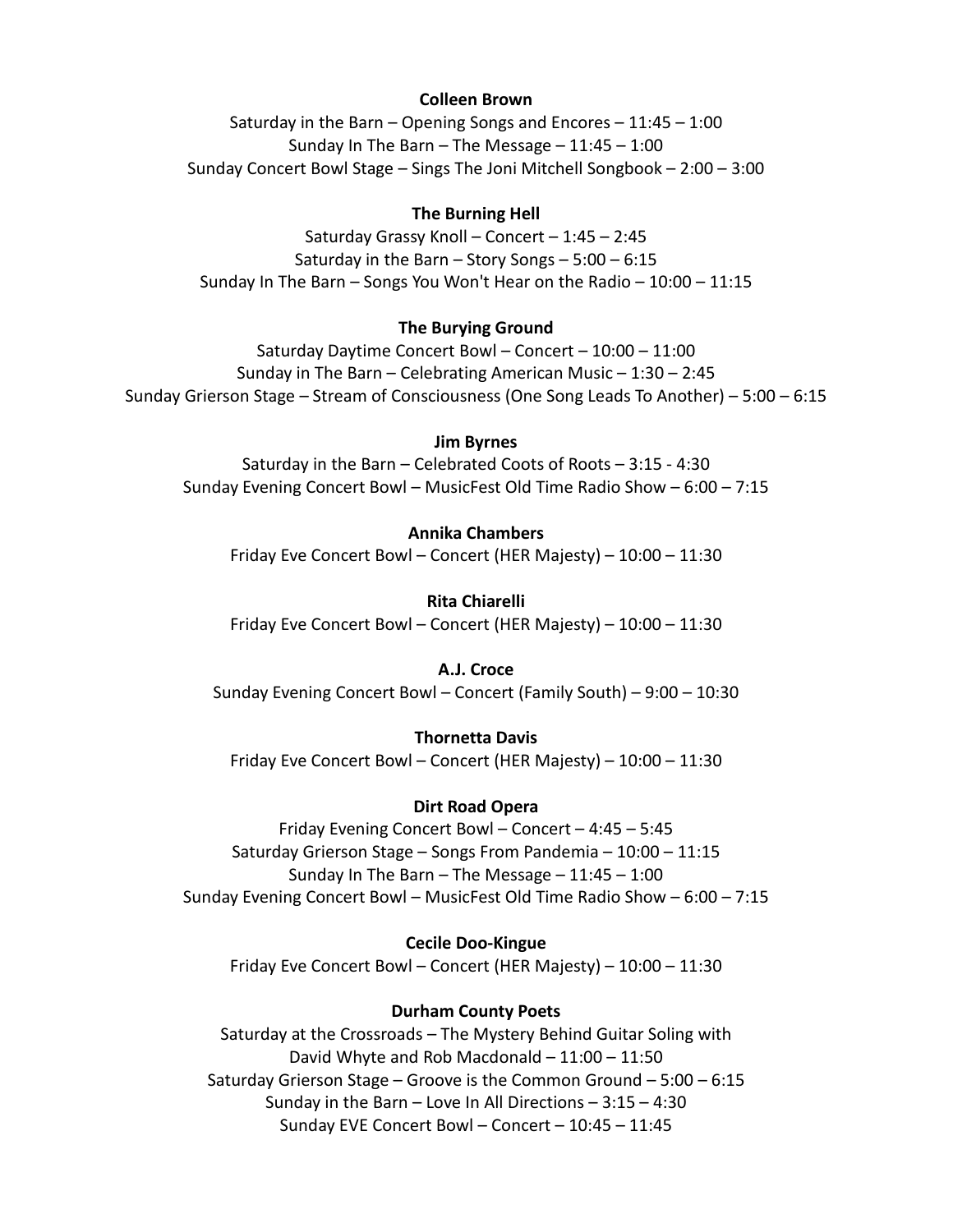# **Mary Garnett Edwards**

Saturday Woodland Stage – Concert – 11:00 – 11:50 Sunday In The Barn – Songs You Won't Hear on the Radio – 10:00 – 11:15 Sunday Grierson Stage – Stream of Consciousness (One Song Leads To Another) – 5:00 – 6:15

# **Family South**

Sunday Evening Concert Bowl – Concert – 9:00 – 10:30

### **Ferron**

Saturday Grierson Stage - Wi Walsga'makw (All Tribes Together) – 11:45 – 1:15 Saturday in the Barn – Celebrated Coots of Roots – 3:15 - 4:30 Sat Eve Concert Bowl Stage – Concert – 7:45 – 8:45 Sunday Grierson Stage – Stream of Consciousness (One Song Leads To Another) – 5:00 – 6:15

## **Corwin Fox & The Cumberland Brothers**

Saturday Grassy Knoll – Concert – 12:30 – 1:30 Saturday in the Barn – Story Songs –  $5:00 - 6:15$ Sunday In The Barn – Songs You Won't Hear on the Radio – 10:00 – 11:15 Sunday at the Crossroads – Write A Song with Corwin – 12:30 - 1:20

### **Funky Chester Rhythm Section**

Saturday in the Barn – Mark Narmore with Andreas Werner in Concert – 2:00 – 3:00 Sunday Daytime Concert Bowl – Faith! - 10 am – 11:15 Sunday Evening Concert Bowl – Concert (Family South) – 9:00 – 10:30

#### **Golosa La Orquesta (Chile)**

Saturday Grierson Stage – Groove is the Common Ground – 5:00 – 6:15 Sunday Grierson – Sound Connections – 1:30 – 2:45 Sunday Concert Bowl Stage – Concert – 4:30 – 5:30

**Gracenotes Womans Choir** 

Sunday Daytime Concert Bowl – Concert – 11:30 – 12:30

#### **HALF/ASIAN & AMY the CODA**

Saturday Grassy Knoll – Concert – 11:15 – 12:15 Sunday In The Barn – The Message –  $11:45 - 1:00$ Sunday in the Barn – Love In All Directions – 3:15 – 4:30

## **Anne Harris (all weekend)**

Friday Eve Concert Bowl – Concert (HER Majesty) – 10:00 – 11:30 Saturday Grierson Stage – Groove is the Common Ground – 5:00 – 6:15 Sunday Morning Concert Bowl – Faith! - 10:00 am – 11:15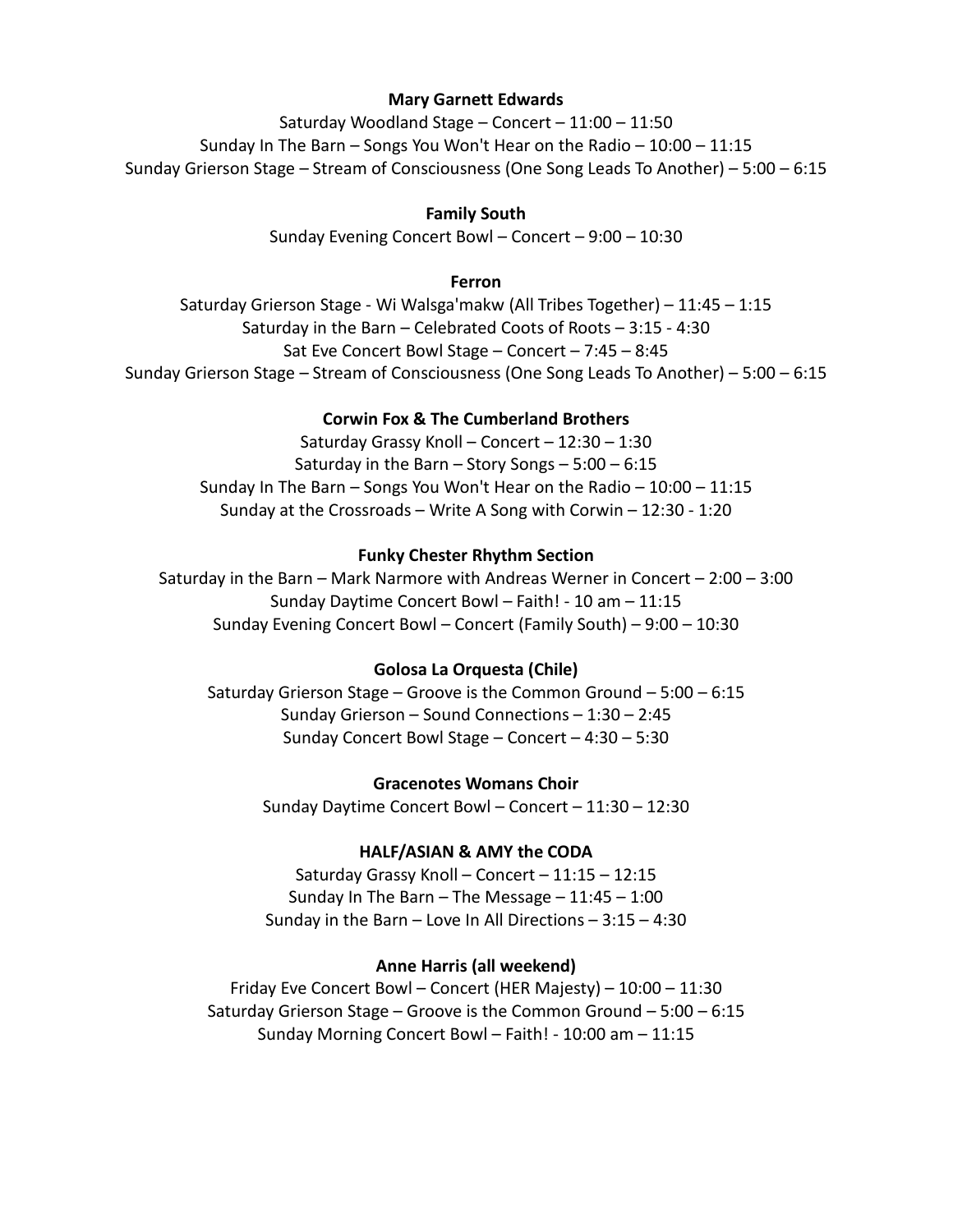#### **Heartwood**

Saturday Grassy Knoll – Concert – 10:00 – 11:00 Saturday in the Barn – Opening Songs and Encores – 11:45 – 1:00 Sunday in the Barn – Love In All Directions – 3:15 – 4:30

#### **Haley Heynderickx**

Saturday Grierson Stage – The View From Today – 1:30 – 2:45 Saturday Woodland Stage – Concert – 4:00 – 4:50 Sunday Grierson Stage – Writer's Choice Song Circle – 3:15-4:15

#### **Sherman Holmes**

Sunday Evening Concert Bowl – Concert (Family South) – 9:00 – 10:30

### **HuDost**

Saturday in the Barn – Opening Songs and Encores – 11:45 – 1:00 Saturday Woodland Stage – Concert – 5:00 – 5:50 Sunday Grierson Stage - What Inspires a Song? - 11:45-1:00

#### **Jr Gone Wild**

Friday Eve Concert Bowl Stage – Concert – 6:00 – 7:00 Saturday Grierson Stage – Songs From Pandemia – 10:00 – 11:15 Sunday In The Barn – Songs You Won't Hear on the Radio – 10:00 – 11:15 Sunday In The Barn – "Alt This" - 5:00 – 6:00

#### **Kanatal**

Saturday Grierson Stage - Wi Walsga'makw (All Tribes Together) – 11:45 – 1:15 Saturday Daytime Concert Bowl – Concert – 3:15 – 4:15 Sunday Grierson – Sound Connections – 1:30 – 2:45 Sunday at the Crossroads – Taiwanese Life and Music  $-3:30 - 4:20$ 

#### **Sam Klassik**

Saturday at the Crossroads – Loop Master –  $1:00 - 1:50$ Saturday Grassy Knoll – Concert – 4:15 – 5:15 Sunday In The Barn – Songs You Won't Hear on the Radio – 10:00 – 11:15 Sunday Grierson – Sound Connections – 1:30 – 2:45

### **Kongero**

Saturday Daytime Concert Bowl – Concert – 12:45 – 1:45 Saturday at the Crossroads – Singing Folk'apella – 3:00 – 3:50 Sunday Grierson Stage - What Inspires a Song? - 11:45-1:00

# **Kumugwe Dancers/Cultural Society**

Friday Evening Concert Bowl – Welcoming - 4:00 – 4:30 Saturday Grierson Stage - Wi Walsga'makw (All Tribes Together) – 11:45 – 1:15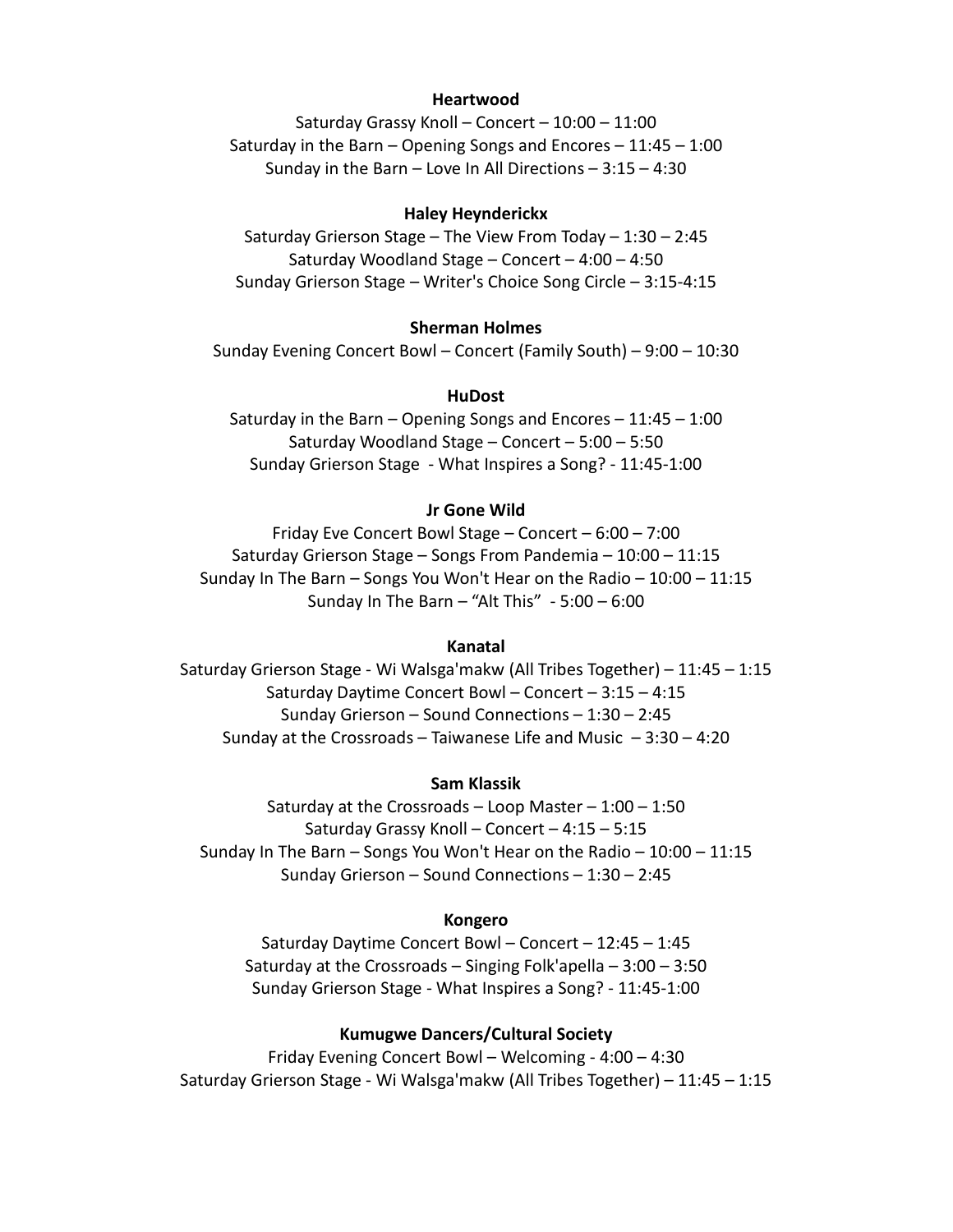#### **Femi Kuti & The Positive Force**

Friday Eve Concert Bowl – Concert – 8:30 – 9:45

#### **Lady A**

Friday Eve Concert Bowl – Concert (HER Majesty) – 10:00 – 11:30

#### **The Legendary Ingramettes**

Sunday Daytime Concert Bowl – Faith! - 10 am – 11:15 Sunday Evening Concert Bowl – Concert (Family South) – 9:00 – 10:30

#### **Treasa Levasseur**

Sat Grierson Stage – Songs From A Hat – 3:15 – 4:30 Sunday in the Barn – Love In All Directions – 3:15 – 4:30

### **Taj Mahal**

Sat Eve Concert Bowl Stage – Concert - 9:00 – 10:15

#### **Carolyn Mark & The Showgoats**

Saturday Grierson Stage – Songs From Pandemia – 10:00 – 11:15 Saturday at the Crossroads – Write a Song With Carolyn – 2:00 – 2:50 Sunday Daytime Concert Bowl – Concert – 3:15 – 4:15 Sunday In The Barn – "Alt This" - 5:00 – 6:00

#### **The Mavens (Shari Ulrich, Lynn Miles, Susan Crowe)**

Saturday Grierson Stage – The View From Today – 1:30 – 2:45 Saturday at the Crossroads – On Songwriting  $-4:00 - 4:50$ Sunday Daytime Concert Bowl – Concert – 12:45 – 1:45 Sunday Grierson Stage – Writer's Choice Song Circle – 3:15-4:15

### **Linda McRae**

Saturday Grierson Stage – Songs From Pandemia – 10:00 – 11:15 Saturday in the Barn – Celebrated Coots of Roots – 3:15 - 4:30 Sunday Grassy Knoll – Concert – 3:00 – 4:00 Sunday Evening Concert Bowl – MusicFest Old Time Radio Show – 6:00 – 7:15

### **Buffalo Nichols**

Saturday Grierson Stage – The View From Today – 1:30 – 2:45 Saturday Concert Bowl Stage – Concert – 4:30 – 5:30

### **Nikki D (all weekend)**

Friday Eve Concert Bowl – Concert (HER Majesty) – 10:00 – 11:30 Saturday Grierson Stage – Groove is the Common Ground – 5:00 – 6:15 Sunday Morning Concert Bowl – Faith! - 10:00 am – 11:15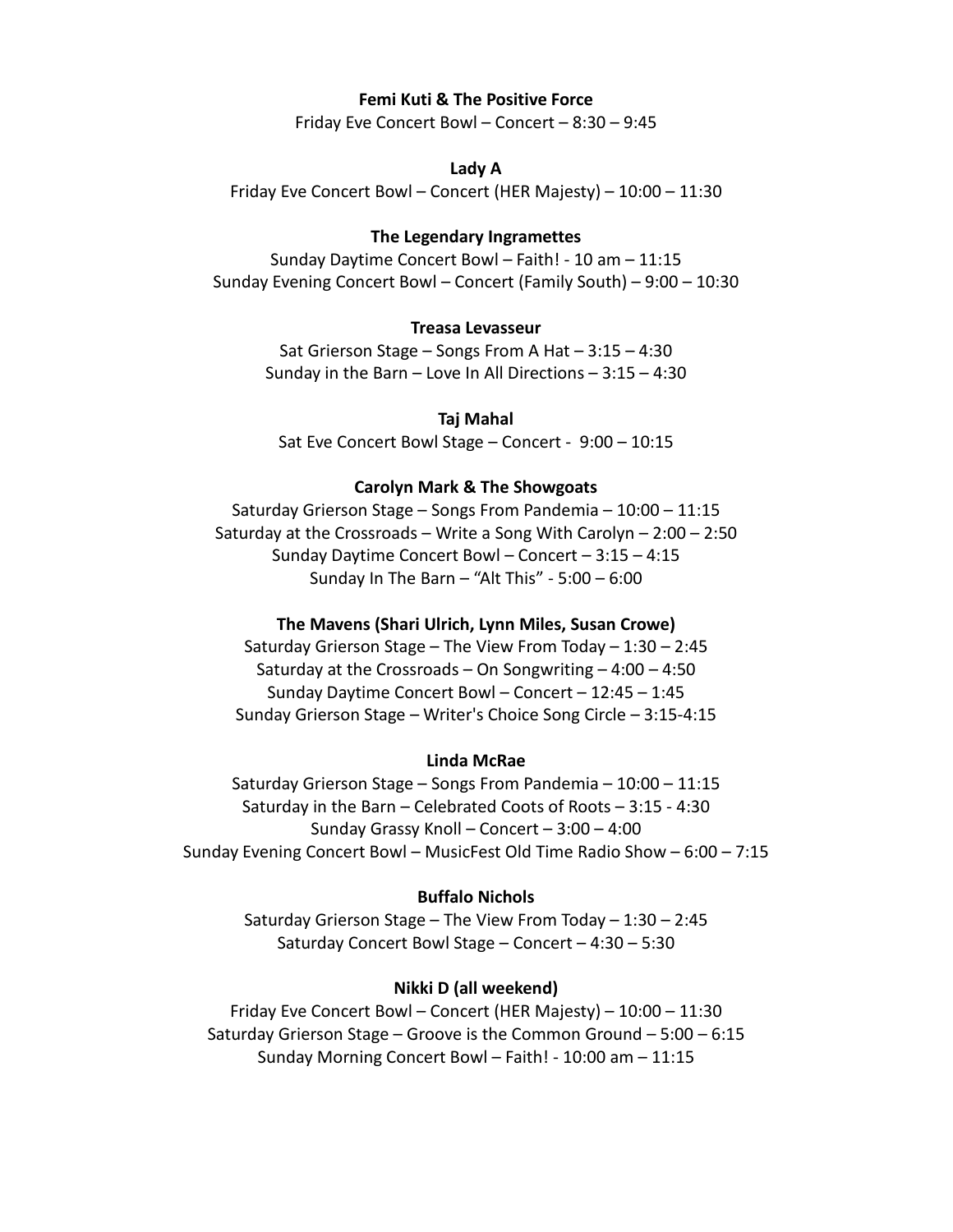### **Mimi O'Bonsawin**

Saturday at the Crossroads – Ukulele with Mimi – 10:00 – 10:50 Saturday Grierson Stage - Wi Walsga'makw (All Tribes Together) – 11:45 – 1:15 Sunday Grassy Koll – Concert – 12:30 – 1:30 Sunday Grierson Stage – Stream of Consciousness (One Song Leads To Another) – 5:00 – 6:15

## **Jeff Plankenhorn**

Saturday In The Barn – Great Guitars – 10:00 – 11:15 Sat Grierson Stage – Songs From A Hat – 3:15 – 4:30 Sunday Grassy Knoll – Concert – 1:45 – 2:45

### **William Prince**

Friday Eve Concert Bowl – Concert – 7:15 PM – 8:15 Saturday Grierson Stage - Wi Walsga'makw (All Tribes Together) – 11:45 – 1:15

# **Quote The Raven**

Saturday Grierson Stage – Songs From Pandemia – 10:00 – 11:15 Saturday Woodland Stage – Concert – 2:00 – 2:50 Sunday Grierson Stage - What Inspires a Song? - 11:45-1:00

### **Roots & Grooves (Rick Scott and Nico Rhodes)**

Saturday Daytime Concert Bowl – Concert – 11:30- 12:30 Saturday in the Barn – Celebrated Coots of Roots (Rick Scott) – 3:15 – 4:30 Sunday at the Crossroads – Dulcimer Wkshop – 11:30 – 12:20 Sunday Grierson – Sound Connections – 1:30 – 2:45

### **Anna Ruddick**

Friday Eve Concert Bowl – Concert (HER Majesty) – 10:00 – 11:30

### **Shakura S'Aida (all weekend)**

Friday Eve Concert Bowl – Concert (HER Majesty) – 10:00 – 11:30 Sat Grierson Stage – Songs From A Hat – 3:15 – 4:30 Sunday Morning Concert Bowl – Faith! - 10:00 am – 11:15

#### **Saltwater Hank**

Saturday Grierson Stage - Wi Walsga'makw (All Tribes Together) – 11:45 – 1:15 Saturday Woodland Stage – Concert – 3:00 – 3:50 Sunday Grierson Stage - What Inspires a Song? - 11:45-1:00

### **Jack Semple**

Saturday In The Barn – Great Guitars – 10:00 – 11:15 Saturday Woodland Stage – Concert – 1:00 – 1:50 Sunday at the Crossroads – Guitar Licks and Tricks – 1:30 – 2:20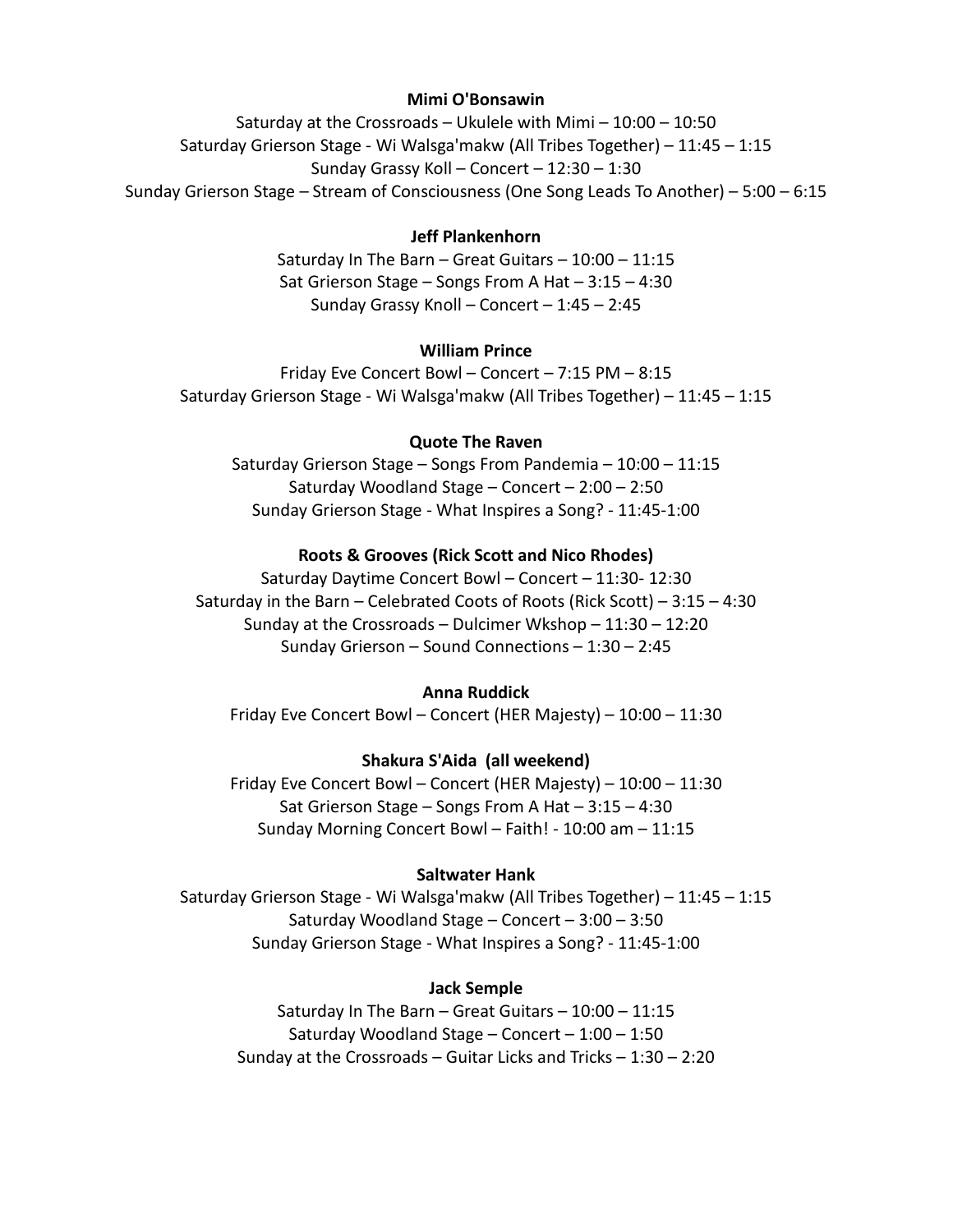#### **Nathan Senner**

Saturday Woodland Stage – Concert – 10:00 – 10:50 Sunday Grierson Stage - What Inspires a Song? - 11:45-1:00 Sunday Grierson Stage – Stream of Consciousness (One Song Leads To Another) – 5:00 – 6:15

### **John Smith**

Saturday Woodland Stage – Concert – 12:00 -12:50 Saturday Grierson Stage – The View From Today – 1:30 – 2:45 Sunday Grierson Stage – Writer's Choice Song Circle – 3:15-4:15

### **Terra Spencer**

Saturday in the Barn – Story Songs – 5:00 – 6:15 Sunday Grierson Stage - What Inspires a Song? - 11:45-1:00 Sunday Woodland Stage – Concert – 2:30 – 3:20

### **Leeroy Stagger**

Sat Grierson Stage – Songs From A Hat – 3:15 – 4:30 Sunday In The Barn – Songs You Won't Hear on the Radio – 10:00 – 11:15 Sunday Grassy Knoll – Concert – 5:30 – 6:30

## **Stone Poets**

Saturday in the Barn – Opening Songs and Encores –  $11:45 - 1:00$ Sat Grierson Stage – Songs From A Hat – 3:15 – 4:30 Sunday – Grassy Knoll – Concert – 11:15 – 12:15 Sunday at the Crossroads – Harmony Singing – 2:30 – 3:20

### **Subhira Quintet (Chile)**

Saturday Daytime Concert Bowl – Concert – 2:00 – 3:00 Saturday Grierson Stage – Groove is the Common Ground – 5:00 – 6:15 Sunday Grierson – Sound Connections – 1:30 – 2:45

### **Leonard Sumner**

Saturday Grierson Stage - Wi Walsga'makw (All Tribes Together) – 11:45 – 1:15 Sunday In The Barn – The Message –  $11:45 - 1:00$ Sunday Woodland Stage – Concert – 4:30 – 5:20

#### **Swingin' Country Dance Kings**

Saturday In The Barn – Great Guitars – 10:00 – 11:15 Saturday Grassy Knoll – Concert – 3:00 – 4:00 Sunday in The Barn – Celebrating American Music – 1:30 – 2:45 Sun Evening Concert Bowl – MusicFest Old Time Radio Show – 6:00 – 7:15